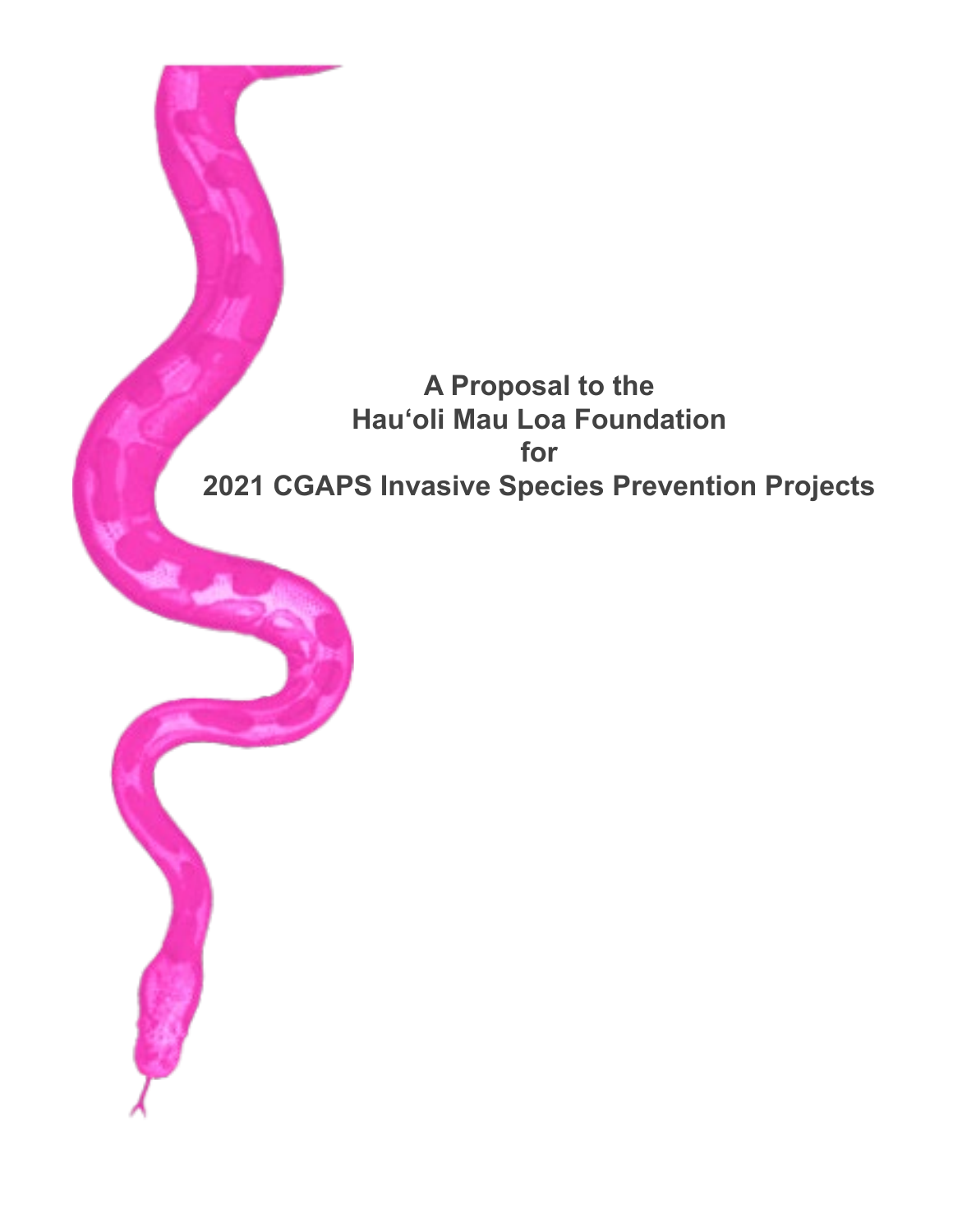# **Introduction**

This 2021 proposal marks the beginning of our tenth year of invasive species prevention projects. Looking back, we are grateful for this partnership and all that we have accomplished together. This past year has been extremely challenging, but the CGAPS staff, Steering Committee and community have continued to find ways to connect and work together on shared priorities while working from home. For example, the HISC & CGAPS 2025 Strategies were finalized in January, followed by a realignment of the HISC working groups to the Strategies, then multiple meetings to engage participants and prioritize the key actions. For each working group, one HISC and one CGAPS staff work together to organize meetings and support the group chair.

For legislative initiatives, the shutdown killed bills that were halfway through the legislative process, including bills for funding DLNR to continue the Rapid ʻŌhiʻa Death Strategic Response and an aquatic biosecurity bill that would have accomplished more than a dozen of the Hawai'i Interagency Biosecurity Plan priority actions. The current outlook for state funding for ROD and aquatic biosecurity is worse than bleak, as is funding for additional HDOA inspectors and other items deemed unrelated to Covid 19 and "non-essential". Indeed, the reduction of hundreds of civil service positions after the economic downturn in 2009 is just a taste of what we can expect with the state's current \$2.3 billion shortfall. With this budget crisis right around the corner, CGAPS focused efforts on federal funding opportunities that could support parts of the 2025 Strategies.

Despite these challenges, there are bright spots. The congressional appropriations request language submitted in February by CGAPS on behalf of the Biocontrol Facilities Working Group (Strategy 5) is included in the Senate Committee on Appropriations FY21 bills at the level of \$1,000,000, and the long-awaited State Myrtaceae restriction was signed into law. Also, virtual outreach events including Stop the Ant Month was successful at reaching audiences and engaging them in detecting new infestations of little fire ants, and the week-long ʻŌhiʻa Love Fest saw hundreds of participants locally and nationwide engaged in virtual workshops and events. One more example is that CGAPS and DLNR-Division of Aquatic Resources staff worked together with partners to quickly analyze and submit proposed changes to the draft EPA regulation, Vessel Incidental Discharge National Standards of Performance, which had a thirty day comment period that closed on November 25. During this time, multiple briefings were provided to the Governor's office and other state agencies, and nearly 200 people viewed a webinar discussing the language.

You will see from this proposal that the Steering Committee has prioritized core funding for existing staff and work, with just two "new" projects, both of which have been discussed for several years before inclusion in this year's proposal. Mahalo for your consideration of these requests, and for your support of our work. Mahalo nui loa!

Coordinating Group on Alien Pest Species P.O. Box 61441 Honolulu, Hawai'i 96839 (808) 722-0995 www.cgaps.org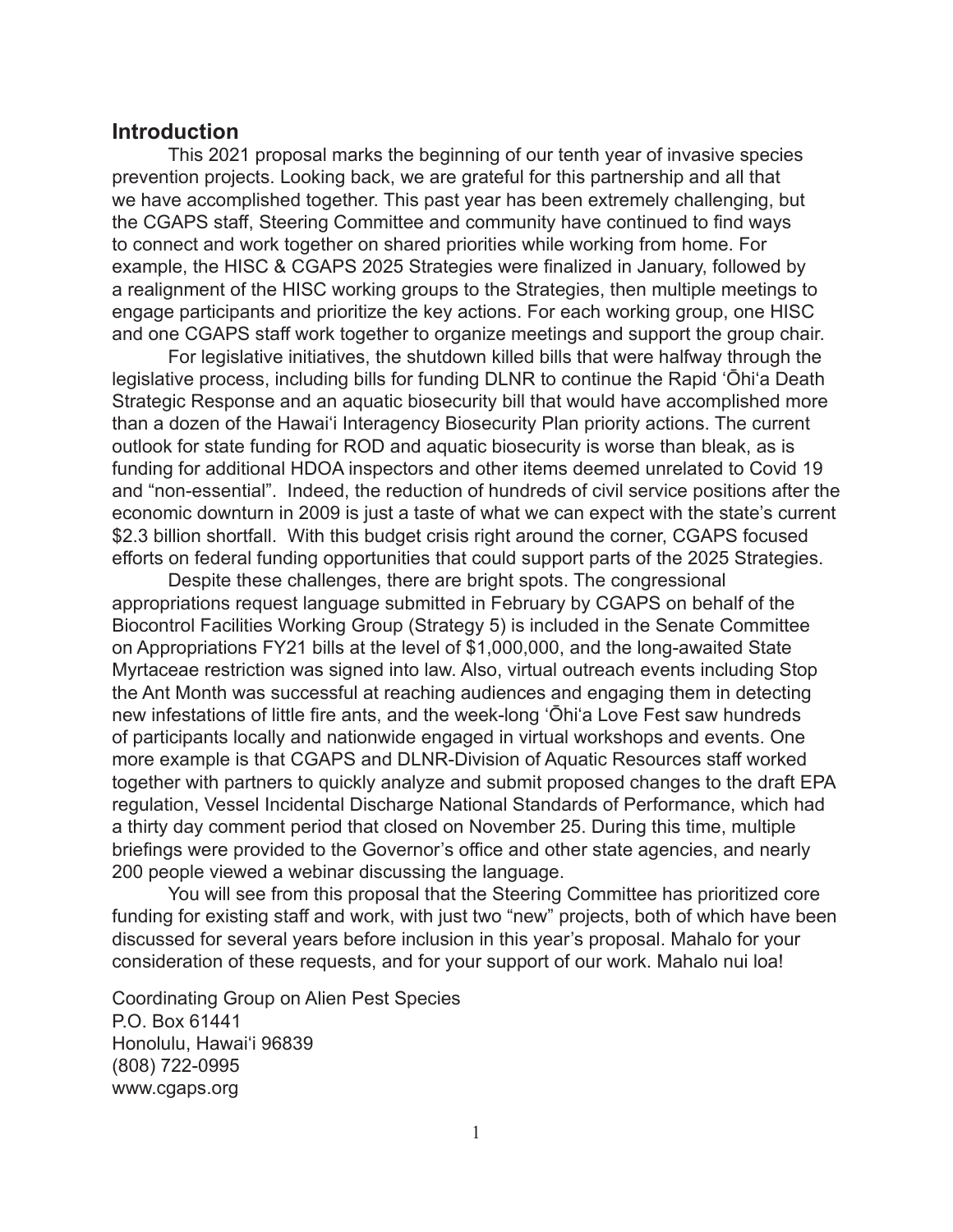# **Project: CGAPS Legal Fellows**  *(Strategies 1, 2, and 3)*

## **Executive Summary**

Funding for this project will provide continued salary and operational support for two full-time William S. Richardson School of Law Legal Fellows, and up to two interns to work in collaboration with CGAPS and relevant agencies in reviewing invasive species prevention-related statutes and rules, providing internal analyses, and drafting improved statutes and rules for consideration.

# **Background**

The CGAPS Law Fellowships continue to provide critical support and services in the area of invasive species prevention, the value of which is difficult to convey. With the EPA's December 4, 2020 deadline for setting new national incidental discharge standards in compliance with the 2018 Vessel Incidental Discharge Act, CGAPS legal fellows Andrew Porter and Stephanie Easley provided support for the Hawai'i Department of Land and Natural Resources-Division of Aquatic Resources by analyzing background information and the proposed regulation, formulating responses, and sharing information in the many meetings at the local, state, and regional level.

In addition to this work, Stephanie Easley continued to focus on terrestrial invasive species issues, providing support to the Hawai'i Department of Agriculture in analyzing and proposing changes for several rules and procedures. Andrew Porter continued to focus on aquatic invasive species issues as the lead on ballast water and biofouling, and also on addressing the purposeful importation of certain invasive aquatic species.

With the new 2025 HISC & CGAPS Strategies, the Legal Fellows have also taken on additional roles in the working groups for Strategies 1 (Prevention & Early Detection/ Rapid Response for new Terrestrial Invasive Species), 2 (Inter- and Intra-island Movement of Terrestrial Invasive Species), and 3 (Aquatic Biosecurity). In addition to this work, the Legal Fellows also participate in occasional UH William S. Richardson School of Law classes and workshops in their areas of expertise, to foster the understanding of invasive



*UH William S. Richardson School Professor of Law Denise Antolini, top left, meets monthly with the legal fellows "and friends'. CGAPS Legal Fellow Stephanie Easley is second row on the right, Drew Porter is to the left. As the senior fellow, Drew organizes the meetings..*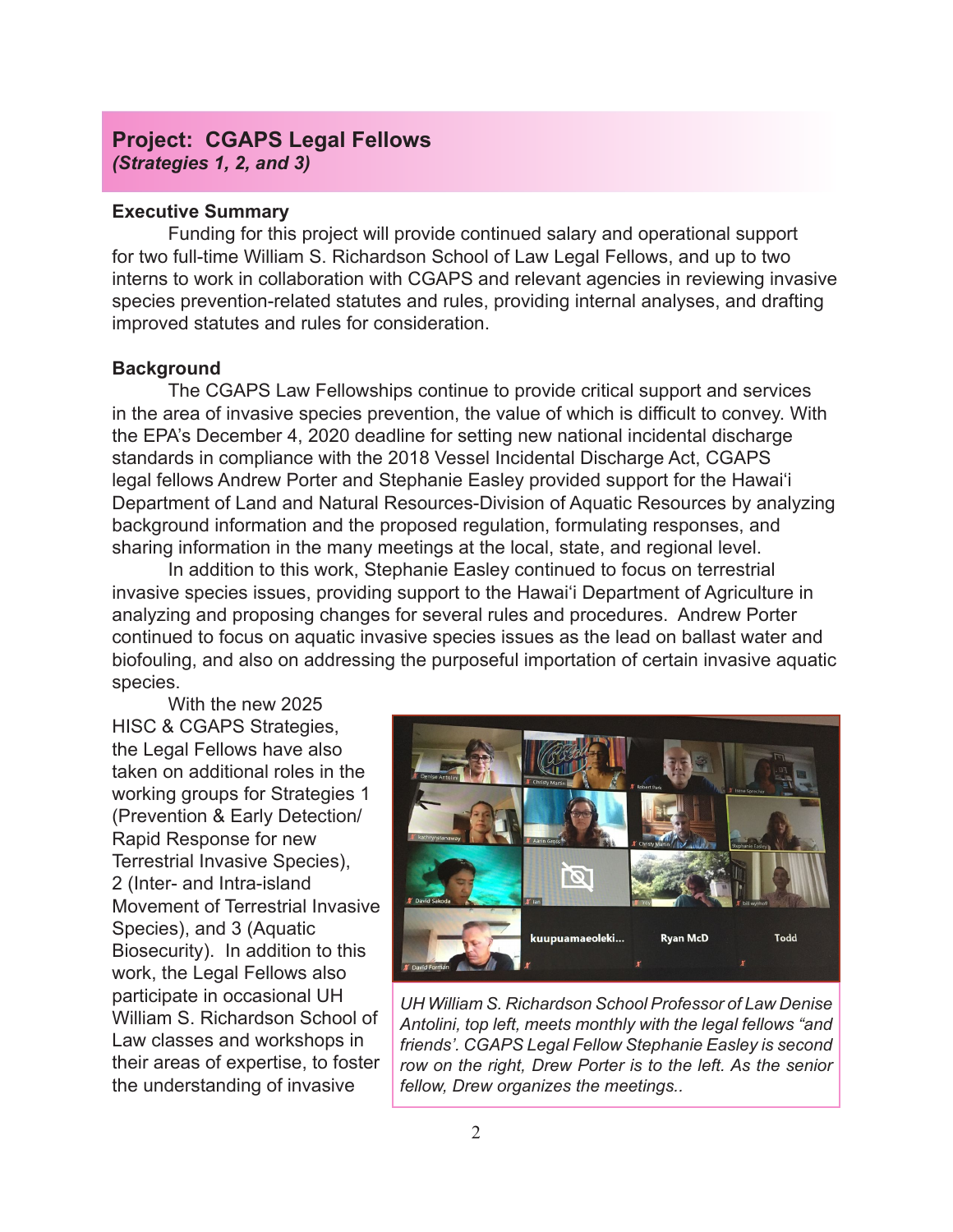species issues with the learning community.

Existing funds are projected to last until the middle of March, 2021. Therefore, this request is for \$152,000, which would support two FTE from mid-March - January 2022, with salary and fringe, travel, materials, and supplies, plus up to two University of Hawaiʻi William S. Richardson School of Law interns.

The legal fellows will be responsible for continuing work on the following issues:

- Support DLNR DAR on creating a programmatic and regulatory framework for ballast water and biofouling inspection/in-water cleaning that does not conflict with impending federal standards and regulations
- Assist DLNR DAR and Pacific Coast state counterparts in analyzing the EPA and U.S. Coast Guard regulations related to ballast water, biofouling, and in-water cleaning
- Support HDOA Plant Quarantine in reviewing statutes and rules related to prevention, early detection & rapid response, intrastate and interstate movement, and purposeful importation of aquatic species
- Assist CGAPS in petition/s for rulemaking to restrict domestic importation of certain invasive plants, and subsequent request to USDA for federal rulemaking for foreign importation
- Address gaps in quarantine action authority for federal agencies when human health vectors are found in international cargo or conveyances
- Address DAR policy gaps regarding aquaculture, including permitting for culture, facilities inspection (for biosecurity purposes), and compliance
- Support the implementation of the new HISC and CGAPS 2025 Strategies for the Hawai'i Interagency Biosecurity Plan
- Participate in William S. Richardson School of Law lectures, classes, workshops, or other learning events where appropriate

# **Deliverables**

The deliverables will consist of regular reports and a year-end final report on progress towards these and other priority issues.

# **Budget: \$152,000** (\$7,600 UHF)

# **Project 2: Capacity Support for CGAPS PIO and Planner** *(Strategies 1-7, 9 and 10)*

# **Executive Summary**

Funds are requested for up to three months of salary plus operating support for the CGAPS Statewide Invasive Species Public/Community Relations Coordinator (shortened to PIO), and ten months of salary plus operating costs for the CGAPS Planner. The goals of the PIO are to facilitate engagement and inter- and intra-agency communication; to coordinate and catalyze collaborative projects towards the goals outlined in the HISC & CGAPS 2025 Strategy; to promote key outreach messages;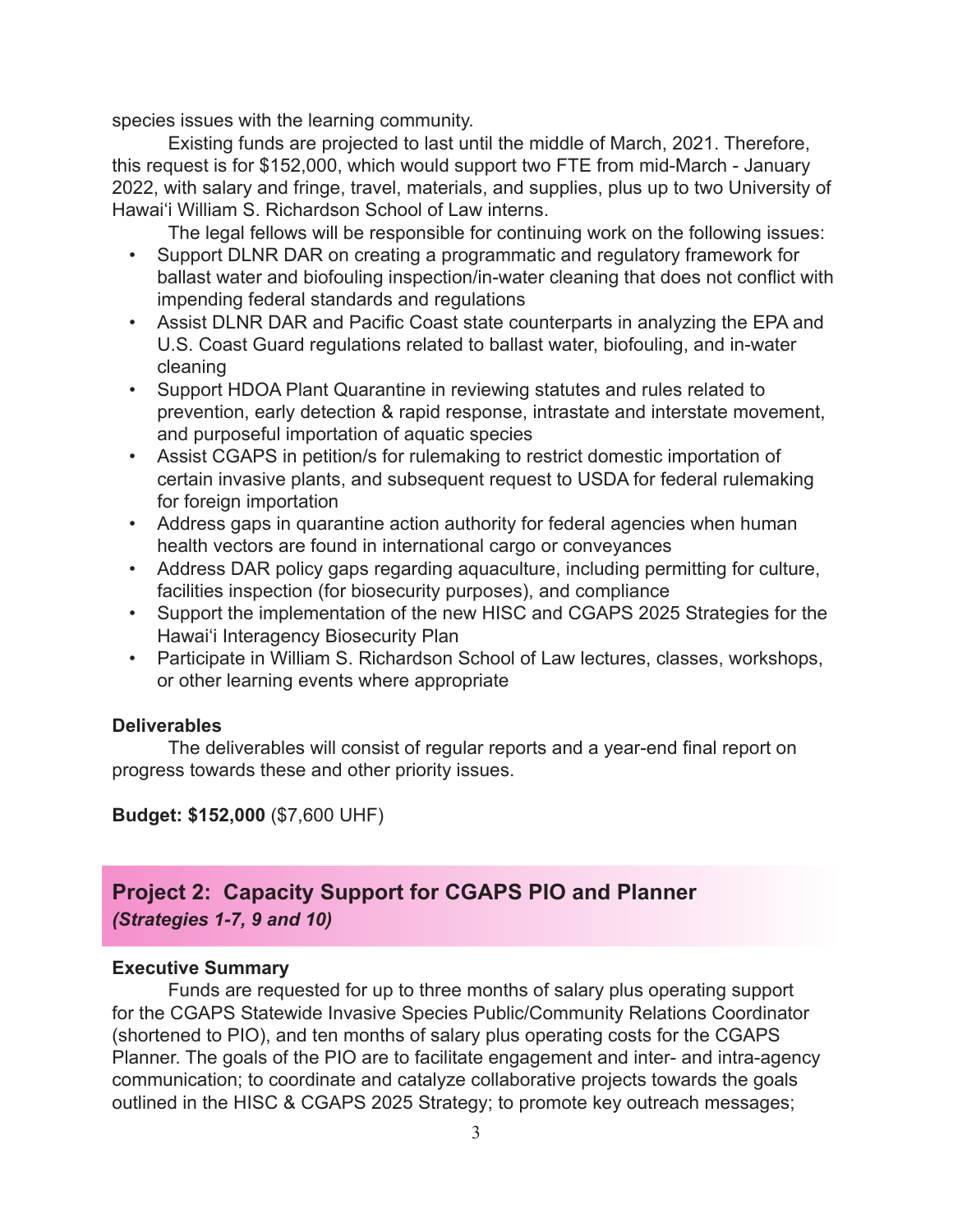to educate decision makers, special interest groups, and the public about invasive species in order to effect a change in perception, actions, rules, or funding for invasive

species issues. The CGAPS Planner goals are to plan and carry out projects and tasks in support of the HISC & CGAPS 2025 Strategy, to assist in coordinating the CGAPS partnership, and strengthen communication networks. As a project of the University of Hawaii's Pacific Cooperative Studies Unit (UH PCSU), CGAPS staff also conducts and coordinates research, works with UH faculty to provide learning opportunities for students, and functions as a connector between the University's knowledge base, resource management agencies, and the community.



*Progress and next steps on the 2025 Strategies are discussed at monthly HISC & CGAPS staff meetings Clockwise from the left is Ambyr Mokiao-Lee (CGAPS ROD Outreach), Christy Martin (CGAPS Program Manager), Kailee Lefebvre (CGAPS Planner), Chelsea Arnott (HISC Planner), Leyla Kaufman (HISC Mamalu Poepoe Program Coordinator), Andrew Porter (CGAPS Legal Fellow), Randy Bartlett (HISC Interagency Coordinator), and Josh Atwood (Acting HISC Coordinator).* 

# **Background**

The University of Hawaiʻi is a key resource in the effort to protect Hawaii's natural resources, economy, and residents from the threats posed by invasive species. Under the direction of PCSU Director Dr. Shaya Honarvar, with continuing guidance from Director Emeritus Dr. David Duffy, and in partnership with the CGAPS Chairs, this project will benefit the University of Hawaiʻi by integrating faculty, researchers, and students in Hawaii's biosecurity programs. Close collaboration between biosecurity agencies and the University also provide research and outreach capacity where there are currently gaps, and in turn, greater integration between the University and Hawaii's biosecurity programs will enable faculty to identify job training and research pathways.

The role of CGAPS as a federal, state, and non-government organization partnership is to identify gaps in Hawaii's biosecurity framework and programs, and work to bridge or fill these gaps. A core function of the CGAPS staff is to either catalyze, coordinate, and in some cases, implement projects or initiatives that improve our ability to prevent or address invasive species. In addition to coordinating agencies and filling gaps, the CGAPS PIO and Planner (along with the ROD Statewide Outreach Coordinator) are based at the University of Hawai'i at Mānoa and serve as informational resources and collaborators for the UH community.

Support is requested for up to three months of salary and fringe, and for operating funds to support the CGAPS PIO through January 2022. Contributions from the Hawai'i Invasive Species Council, Hawai'i Department of Agriculture, National Park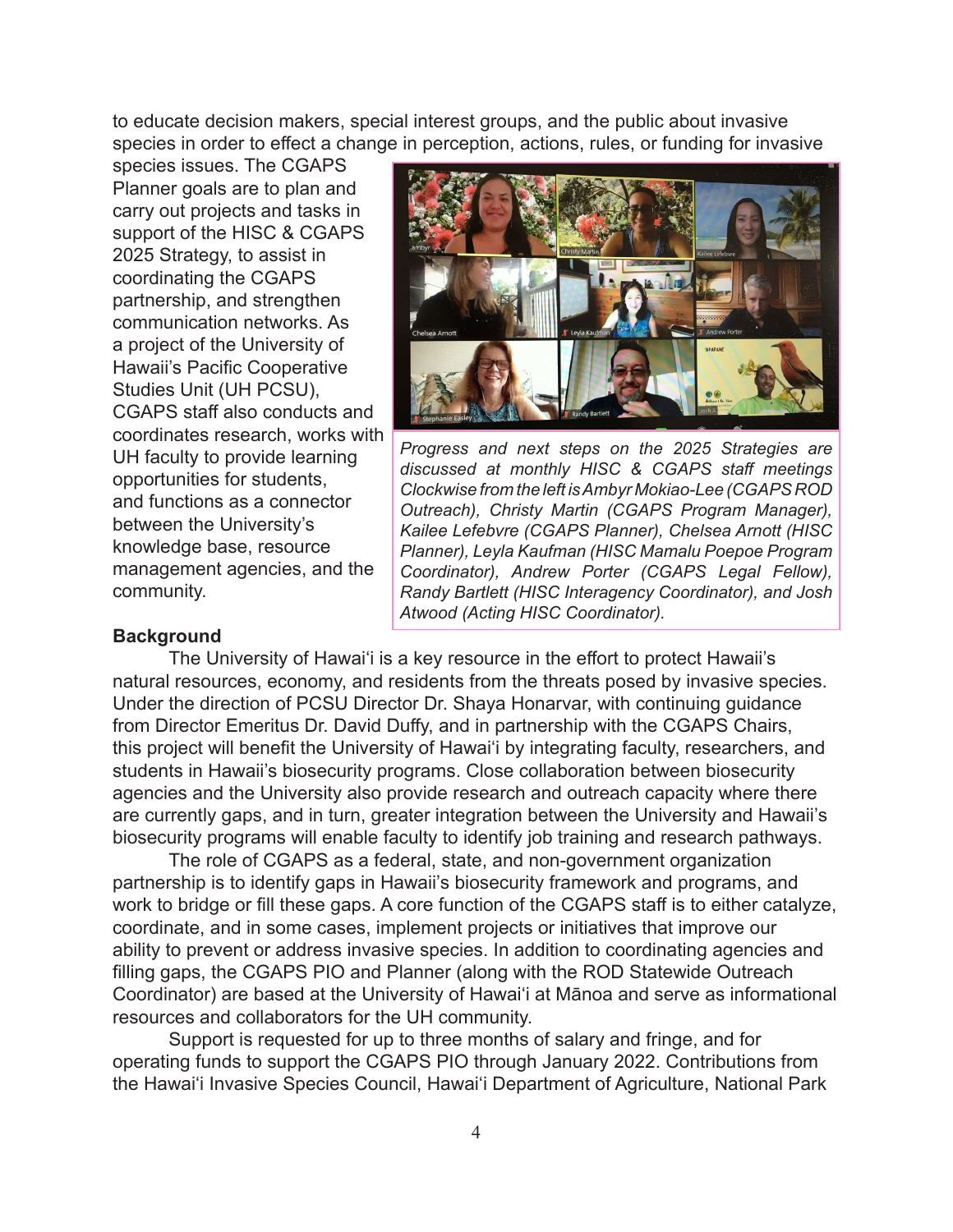Service, U.S. Fish and Wildlife Service, and U.S. Forest Service also support the salary, fringe, and operating costs of this position, and additional funds are being sought. Support is also requested for ten months of salary and fringe, and operating costs for the CGAPS Planner. With existing and requested funds, the position would be funded through January 2021.

CGAPS is able to conduct its work through the help of the Pacific Cooperative Studies Unit, which provides assistance in the areas of human resources, budget/ accounts tracking, purchasing, reimbursements, and the tracking of grants and other paperwork through the various UH offices. A nominal amount of grant funds also supports these functions.

#### **Deliverables**

Progress reports are provided to the CGAPS Steering Committee and funders at quarterly meetings, and a final report will be produced and shared at the end of the year. Measures of effectiveness are included for projects where appropriate.

**Budget: \$100,000** (\$5,000 UHF)

# **Project 3: Support for the Hawai'i Green Growth** *(Strategy 9)*

#### **Executive Summary**

This project would provide support for Hawai'i Green Growth (HGG) leadership and work on 2021 partnership goals, including the implementation of the Hawai'i Interagency Biosecurity Plan and natural resource protection, and Hawaii's implementation of the United Nation's Sustainable Development Goals through the Aloha + Challenge.

#### **Background**

Funds are requested to help support HGG and its multi-sectoral approach to catalyze action across government, private sector, and civil society to promote a culture of sustainability through the Aloha+ Challenge 2030 sustainability goals, the Hawai'i Sustainable Business Forum, and high-level engagement with the United Nations on the Sustainable Development Goals. Through participation in HGG,



*Challenge.*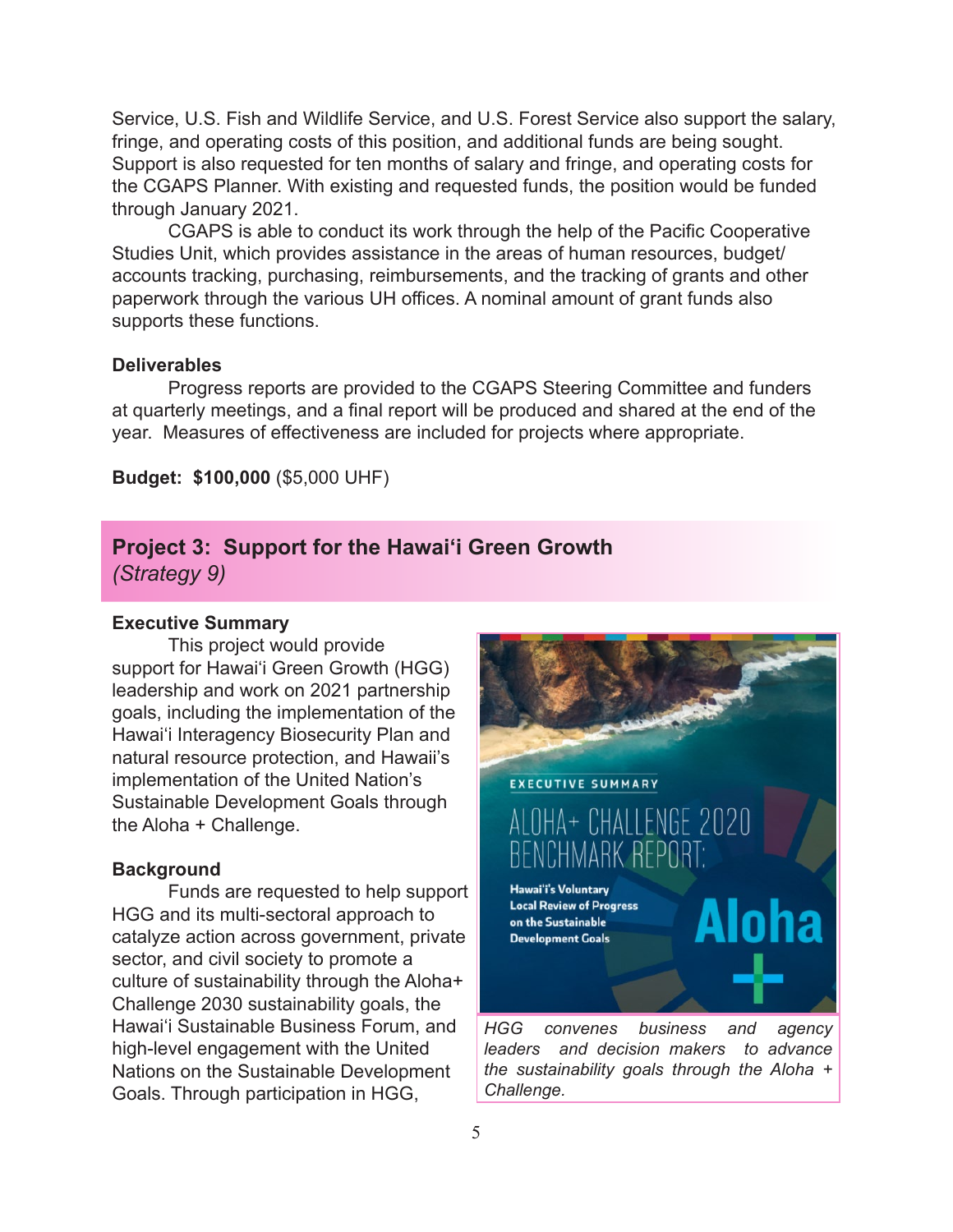CGAPS taps into a broader network for shared messaging and support for addressing invasive species issues. Although invasive species can impact multiple sectors and many agencies, organizations and businesses can take steps to prevent or address invasive species issues, it is rarely seen in this way. HGG's events and meetings provide a forum and framework for this cross-sectoral awareness-raising.

This year, HGG staff worked with partners to conduct its first statewide Voluntary Local Review to assess progress to date on the Aloha+ Challenge, Hawaii's framework to achieve the UN Sustainable Development Goals. The Review and the annual partners meeting was a good opportunity to dig into the 2020 benchmark data and identify next steps, priorities, and how the Aloha + Challenge can continue to catalyze the decisions, changes, and investments needed to keep on track.

Financial support for HGG is shared among multiple agencies and entities. Funding is requested to provide partial support to HGG for core operations and projects.

**Deliverables** 

With continued support, HGG will be able to engage leaders in meeting the Aloha + Challenge. HGG will provide updates and a year-end report.

**Budget: \$25,000** (\$1636 OEDB)

# **Project 4: Airport Biosecurity Display**

*(Strategies 1, 2, and 7)*

#### **Executive Summary**

This project would utilize the expertise of Bernice Pauahi Bishop Museum Exhibits staff in creating at least one display/exhibit for high-traffic passenger areas at the Daniel K. Inouye International Airport.

#### **Background**

In 2019, visitors and residents moving through Hawai'i's airports exceeded 19 million, with more than 10 million using the Daniel K. Inouye International Airport (DKI). Visitors and returning residents are an important pathway for the arrival of new invasive species, and airports provide unique opportunities to message to the traveling public. In recent years, Hawai'i Department of Transportation (HDOT) entered into a contract with private companies to rent "ad space" on airport terminal walls and video monitors, and the Hawai'i Department of Agriculture (HDOA) has signed a multi-year agreement for some of those spaces and will be developing biosecurity messaging for airports statewide. Many of these ad spaces are in high-traffic areas.

However, departing passengers typically spend more time in the airports as they wait for their flights, and despite it's pre-Covid ranking as one of the 30 busiest airports in the U.S., there are relatively few options for things to do while awaiting boarding. This project would utilize funds to contract with Bishop Museum or other qualified educational exhibit contractor to design and install an educational, engaging, and interactive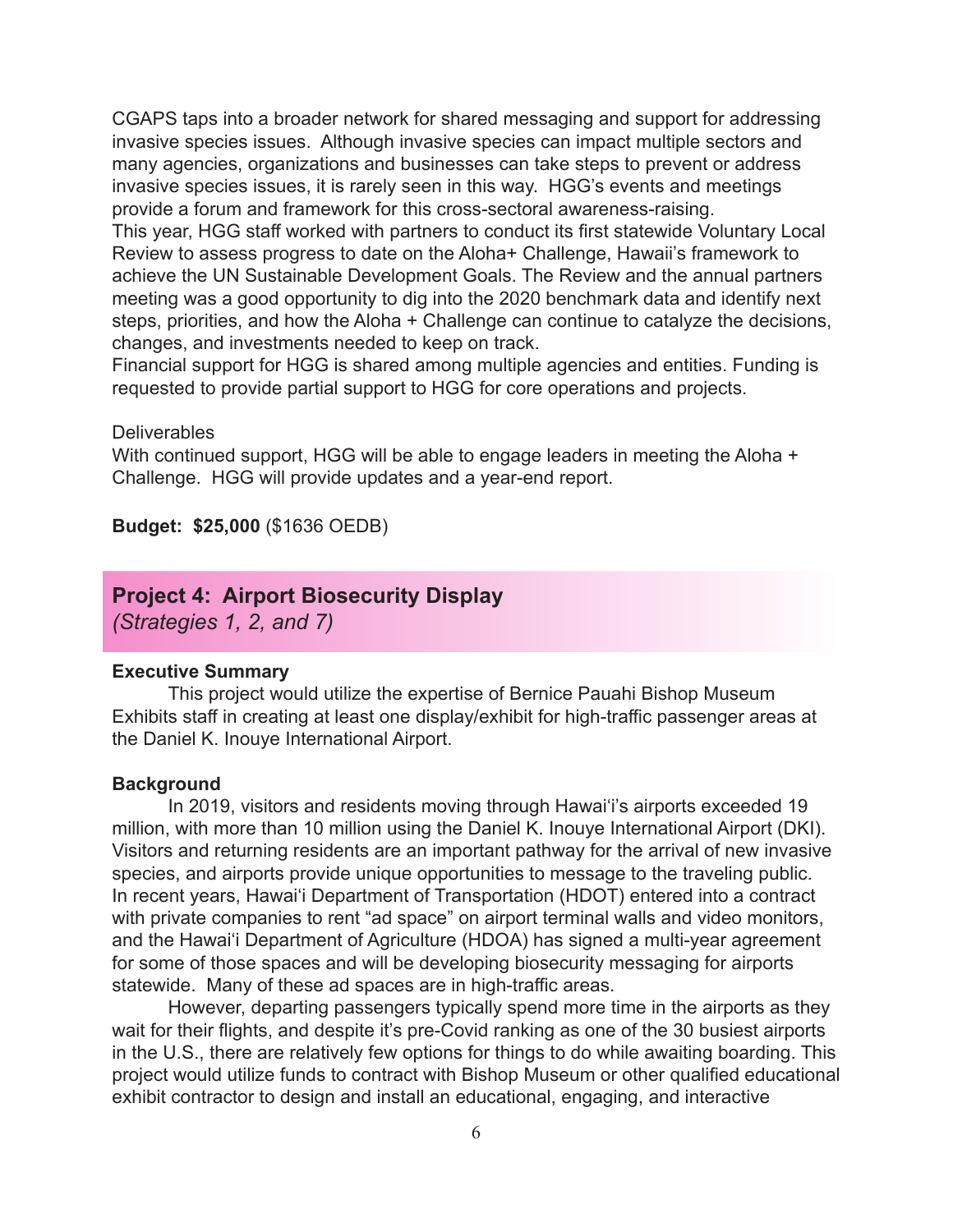biosecurity display or exhibit in a terminal at DKI. Where possible, the project team will coordinate designs and messages to complement an HDOA-funded contract for messaging at State airports.

Initial conversations have identified the existing invasive species display area utilized by HDOA and USDA in the interisland terminal as a possible space. However, this project would start with CGAPS staff working with HDOA, USDA, and HDOT to identify an available space that is appropriate for



*This invasive species display was installed in 2004 in the HDOA space at the interisland terminal. This space and other locations at DKI will be considered during the planning phase of this project.*

the type of interactive display or exhibit that would engage travelers of all ages. HMLF funds would then would be used to contract the design and installation of the exhibit. If there is a need for additional funds to successfully complete this project, CGAPS will identify potential sources and apply for those funds. CGAPS staff will coordinate meetings between interested agencies and the exhibit contractor in the design phase and as necessary during the process, while serving as the point of contact and overall coordinator of the project.

#### **Deliverables**

CGAPS will provide project updates upon request and an annual report within thirty days of the end of each calendar year. The selected contractor will provide to CGAPS a detailed budget and timeline for the design, production, and installation of the exhibit, with short reports at billing points and upon completion. The Scope of Work for the contract will be filed with the Hawai'i Conservation Alliance Foundation and will detail deliverables and billing points.

**Budget: \$43,000** (\$4,300 HCAF)

# **Project 5: Preventing New Invasive Plants**

*(Strategies 1 and 2)*

#### **Executive Summary**

This project would be conducted by Dr. Michael Melzer, director of the University of Hawai'i Agrosecurity Laboratory, and a graduate student in the Agrosecurity Lab to procure, test, and integrate the use of new diagnostic tools that could be used by regulatory officials to quickly identify harmful plant pathogens during the inspection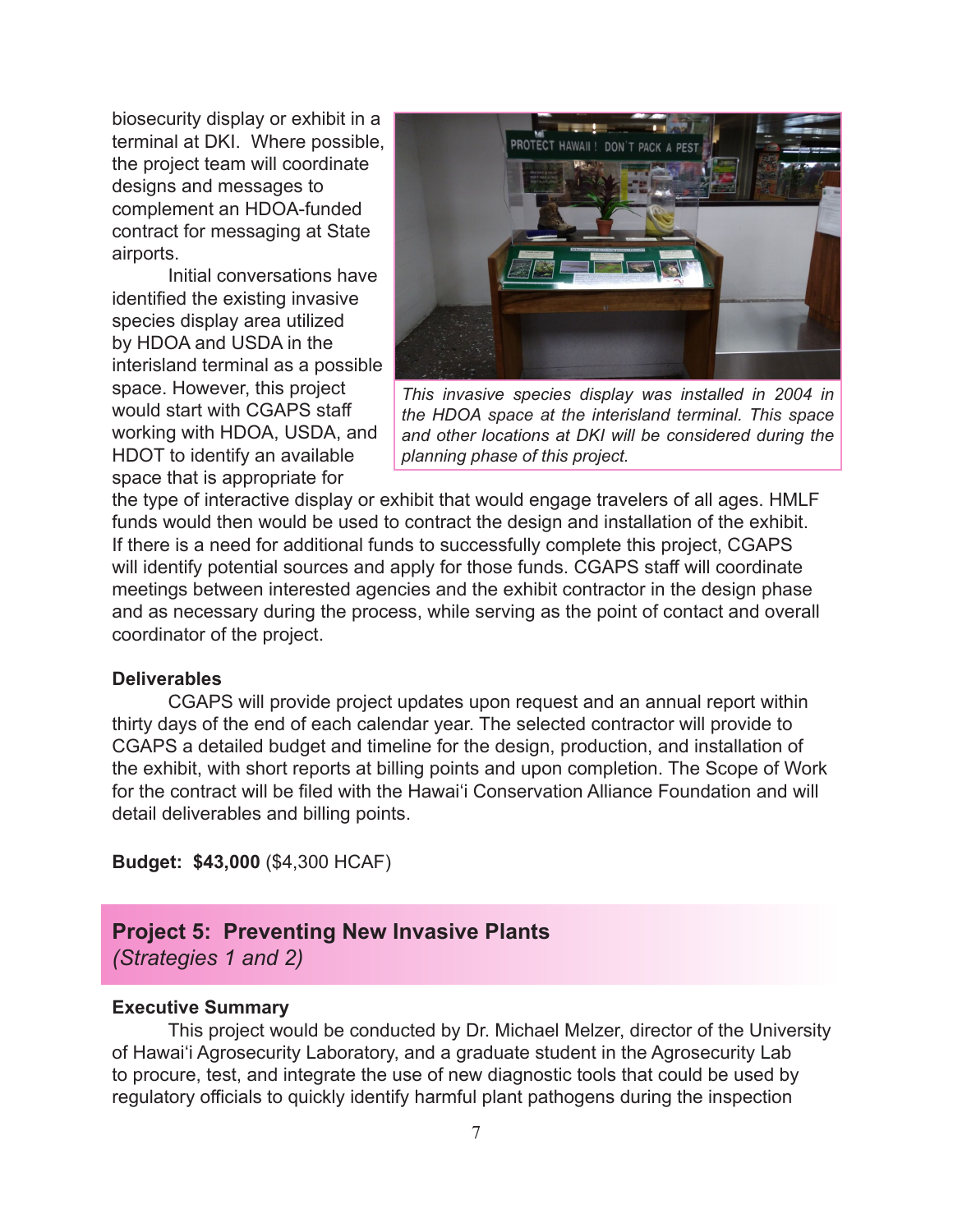process for plants for planting and cut flowers.

#### **Background**

State agricultural inspectors are currently limited in their ability to detect microbial pathogens on incoming plant materials. Of particular concern are propagative materials which are often associated with the plant nursery industry. Mandatory quarantine employed to monitor for disease development is limited to certain crops or host groups. This can have limited utility in detecting cryptic infections by pathogens that may induce severe disease in other hosts, or may take longer than quarantine time to develop disease symptoms.



*HDOA Plant Quarantine (PQ) does not have a plant pathologist on staff, and disease samples are either sent to staff without specialized pathology expertise, or they may be sent to other agencies or research labs for identification. Tools like the Oxford Nanopore MinION sequencer and training could help PQ inspectors quickly identify harmful pathogens.*

The emerging gold standard for pathogen detection is high-throughput sequencing (HTS) which is represented by a suite of distinct technology platforms that typically require expensive (>\$100k) instrumentation, significant computing power, and a high degree of technical knowledge in molecular biology and bioinformatics by the user. In a significant departure from this paradigm, Oxford Nanopore has developed a low-cost compact sequencing platform with units the size of a cellular phone, and at a cost of about \$1000-5000. These units minimize the technical skills required for sample preparation and have the added benefit of real-time data analyses with user-friendly web-based software. Importantly, data generation is in real time, and meaningful runs can be completed in as little as 6-12 hours, thereby speeding up diagnostics-based quarantine decisions. The units are fully field deployable, and have been used on research vessels, in jungle field camps, and even in the International Space Station. Its diagnostic use for plant pathogens has been validated by research and regulatory agencies in several countries and USDA APHIS is evaluating its use as well.

The University of Hawaii's Agrosecurity Laboratory works closely with state and federal regulators, fellow scientists, and other relevant stakeholders to prevent the introduction of invasive species, detect incipient populations, and help manage established pests and diseases affecting Hawaii's agriculture. As such, the Agrosecurity Laboratory is in a unique position to test this technology, develop training materials, and conduct training for regulators and collaborators.

In this proposal, funding is requested to initiate the integration of nanopore sequencing into the Hawai'i Department of Agriculture's (HDOA) inspection activities. To achieve this goal of integration, we propose to evaluate and optimize the nanopore sequencer and is ancillary components at the University of Hawai'i Agrosecurity Lab in order to develop a simplistic pipeline for sample analysis. Once this pipeline is established, we will provide training sessions for HDOA personnel on the equipment.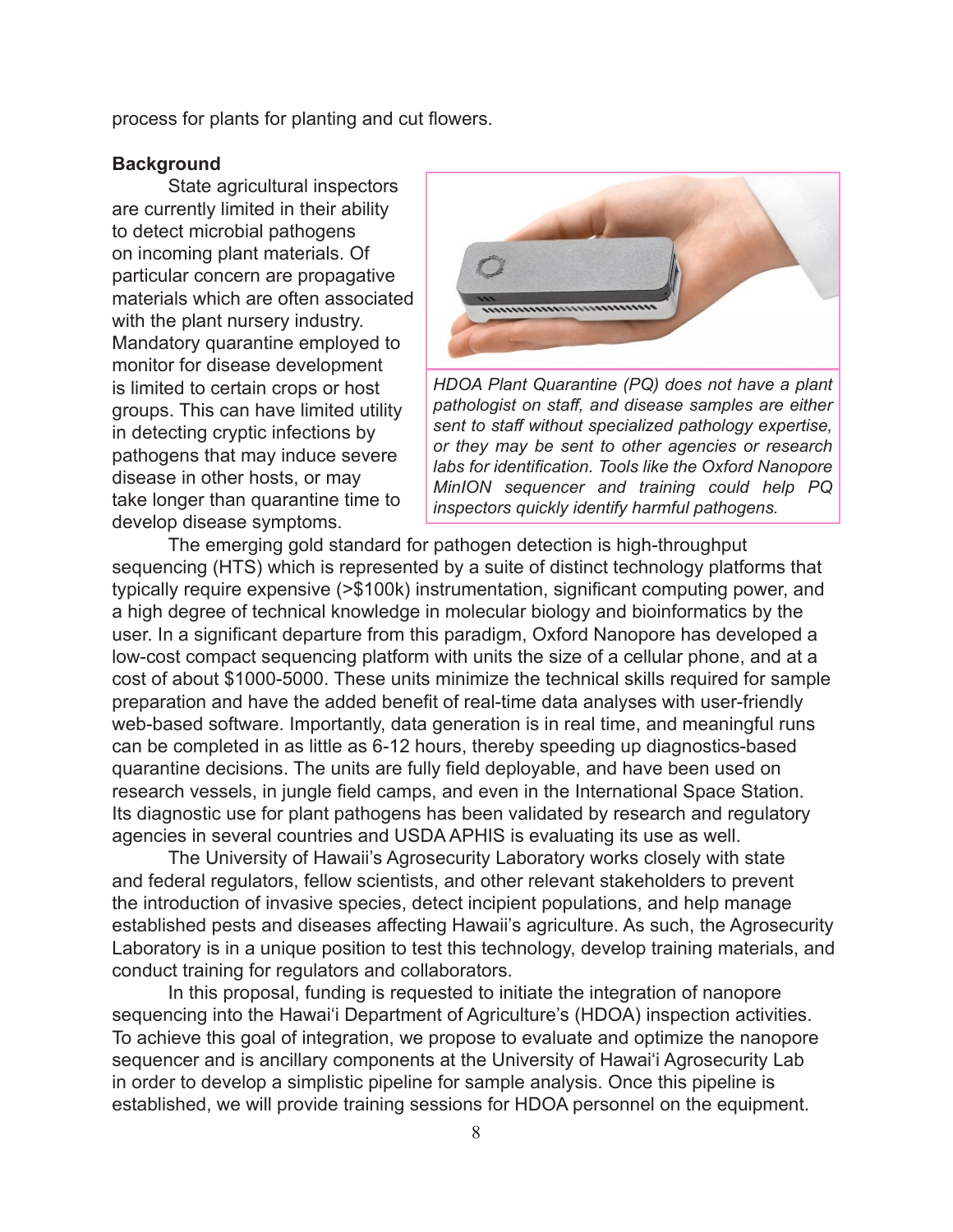With training complete, all protocols and equipment will be available to HDOA for their use in plant inspection activities, thereby providing them a powerful tool for preventing the introduction of targeted pests and pathogens into Hawai'i.

# **Deliverables**

- Standard laboratory procedures will be generated for plant pest and disease diagnostics using a nanopore sequencer
- Training on the use of the use of the technology will be conducted, recorded, and made available to HDOA staff and other workshop participants
- A report on the testing and use of the technology in plant inspections will be produced and made publicly available
- HDOA will receive access to a nanopore sequencer, and all ancillary equipment, to enable its use at the front line of invasive species prevention in Hawai'i

**Budget: \$30,000** (\$1,500 UHF)

# **Rapid ʻŌhiʻa Death (ROD) Supplemental Request: ROD Prevention Outreach & Diagnostics**

*(Strategies 2 and 7)*

# **Executive Summary**

The two pathogens that cause Rapid ʻŌhiʻa Death (ROD) can be spread through environmental carriers that aren't fully understood, and through the movement of the disease spores by people. Supplemental funding would support approximately eight months of salary and operating costs for the ROD Statewide Outreach Coordinator to continue coordinating and implementing ROD prevention outreach, and up to five months salary and operating costs for a UH CTAHR laboratory technician in the USDA Agricultural Research Service (USDA ARS) lab to conduct diagnostics on the many samples submitted for the detection of the ROD pathogens. These two



*In 2020, public outreach shifted from in-person events to all remote outreach via videoconference, social media, and other safe communication tools. Ambyr Mokiao-Lee and Senator Gabbard talked ROD at Ag Day at the Capitol in February.* 

key positions are currently funded through a variety federal sources and state funding through DLNR, although the ROD funding bill died with the shutdown and DLNR did not receive ROD funding for FY21.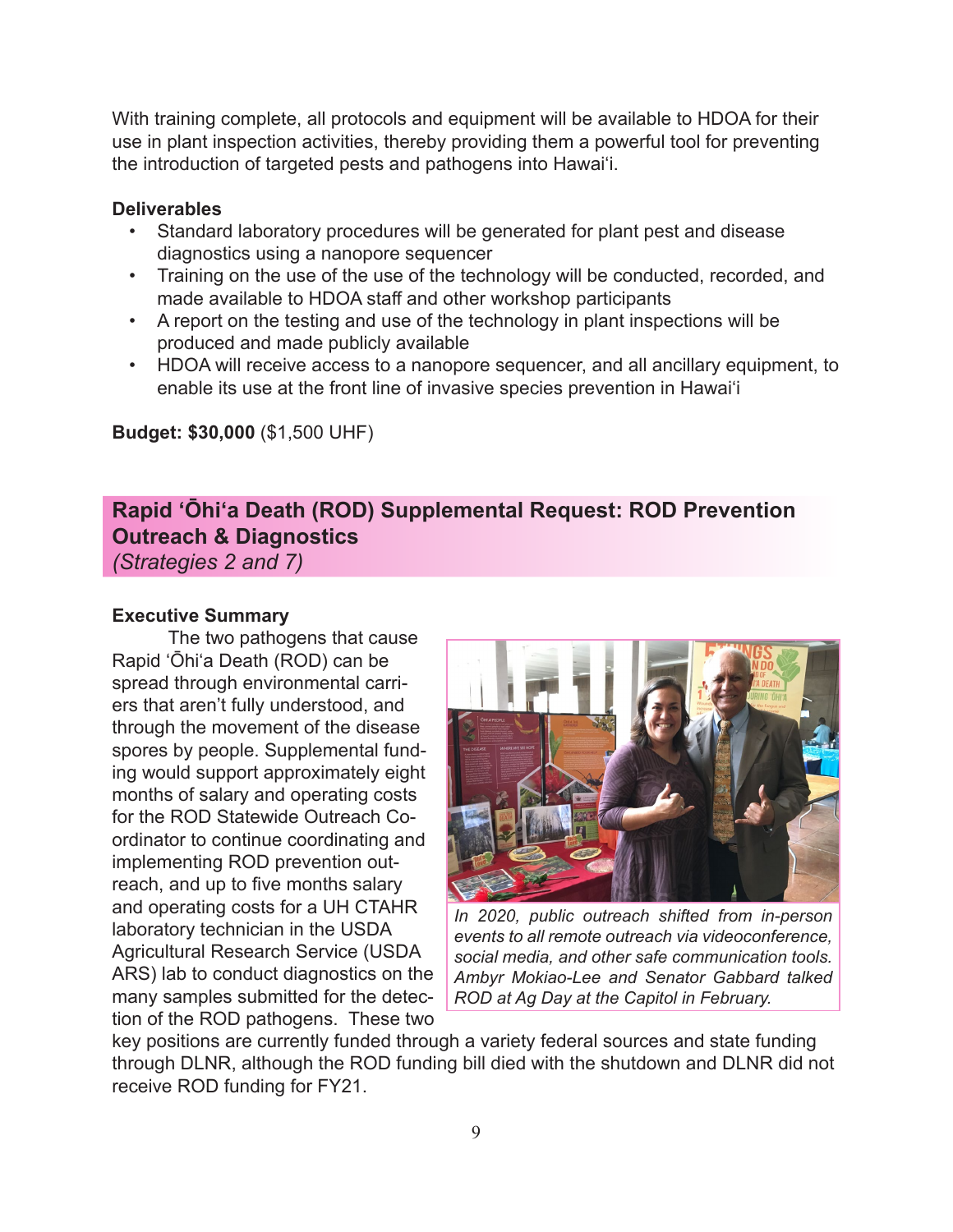## **Background**

The multi-agency & NGO response to ROD is continuing, and the University of Hawai'i plays a major role in the research, response, community outreach, and strategic planning related to ROD. This project would provide partial support for outreach and diagnostic work that are two critical control points for the spread of ROD, and support the entire response framework of the ROD Strategic Response.

This project would provide eight months of salary and operating costs for the ROD Statewide Outreach Coordinator, who focuses on engaging partners and potential partners to increase outreach capacity and reach across the state, and on conducting direct outreach to key audiences. This project would also provide partial support for a diagnostic lab technician in the USDA ARS lab. This lab is responsible for testing all 'ōhi'a wood samples to determine which of the two pathogens are present (or if they are absent), including the testing of 'ōhi'a logs for shipment in support of the HDOA quarantine rule, and for the testing of samples from suspected ROD trees sighted during statewide aerial surveys. The diagnostic lab technician also tests for the presence of the pathogens in environmental samples such as soil, ambrosia beetles, and boring sawdust from the beetles, in support of research on the environmental pathways that spread ROD.

These positions have been funded through multiple federal, state, and private foundation grants to UH, including initial funding from HMLF, with Drs. Michael Melzer and J.B. Friday of the UH Manoa College of Tropical Agriculture and Human Resources (UH CTAHR) as the Principal Investigators.

## **Deliverables**

Updates and a final report on the work and results for these two key positions will be provided.

**Budget: \$100,000** (\$5,000 UHF)